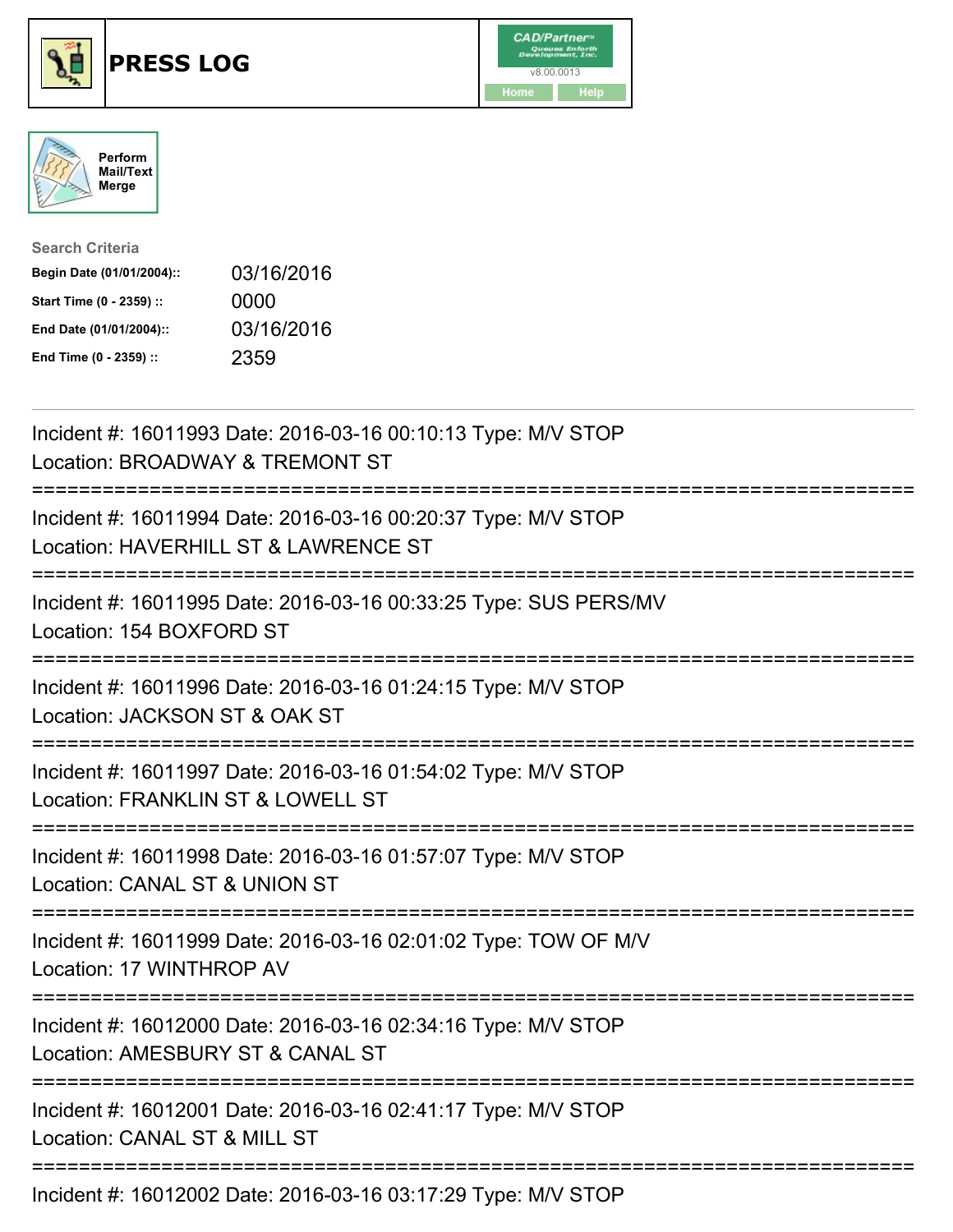| Location: EXETER ST & OSGOOD ST<br>===========================                                                          |  |
|-------------------------------------------------------------------------------------------------------------------------|--|
| Incident #: 16012003 Date: 2016-03-16 04:00:11 Type: UNWANTEDGUEST<br>Location: 21 SUMMER ST FL 2<br>:================= |  |
| Incident #: 16012004 Date: 2016-03-16 04:24:13 Type: M/V STOP<br>Location: ERVING AV & LAWRENCE ST                      |  |
| Incident #: 16012005 Date: 2016-03-16 05:31:15 Type: MEDIC SUPPORT<br>Location: 35 COMMON ST #31G                       |  |
| Incident #: 16012006 Date: 2016-03-16 07:03:31 Type: ALARMS<br>Location: 101 PARKER ST                                  |  |
| Incident #: 16012007 Date: 2016-03-16 07:05:04 Type: PARK & WALK<br><b>Location: BROADWAY</b>                           |  |
| Incident #: 16012008 Date: 2016-03-16 07:05:33 Type: M/V STOP<br>Location: ABBOTT ST & OSGOOD ST                        |  |
| Incident #: 16012009 Date: 2016-03-16 07:51:10 Type: M/V STOP<br>Location: METHUEN ST & UNION ST                        |  |
| Incident #: 16012010 Date: 2016-03-16 07:54:14 Type: M/V STOP<br>Location: 0 BROADWAY                                   |  |
| Incident #: 16012011 Date: 2016-03-16 08:08:33 Type: M/V STOP<br>Location: METHUEN ST & UNION ST                        |  |
| Incident #: 16012012 Date: 2016-03-16 08:19:11 Type: M/V STOP<br>Location: BOXFORD ST & S UNION ST                      |  |
| Incident #: 16012013 Date: 2016-03-16 08:28:20 Type: KEEP PEACE<br>Location: PARTHUM SCHOOL / 255 E HAVERHILL ST        |  |
| Incident #: 16012014 Date: 2016-03-16 08:31:28 Type: INVEST CONT<br>Location: 44 BUTLER ST                              |  |
| Incident #: 16012015 Date: 2016-03-16 08:36:23 Type: KIDNAP/PAST<br>Location: 64 BOWDOIN ST                             |  |
| Incident #: 16012016 Date: 2016-03-16 09:05:07 Type: GENERAL SERV                                                       |  |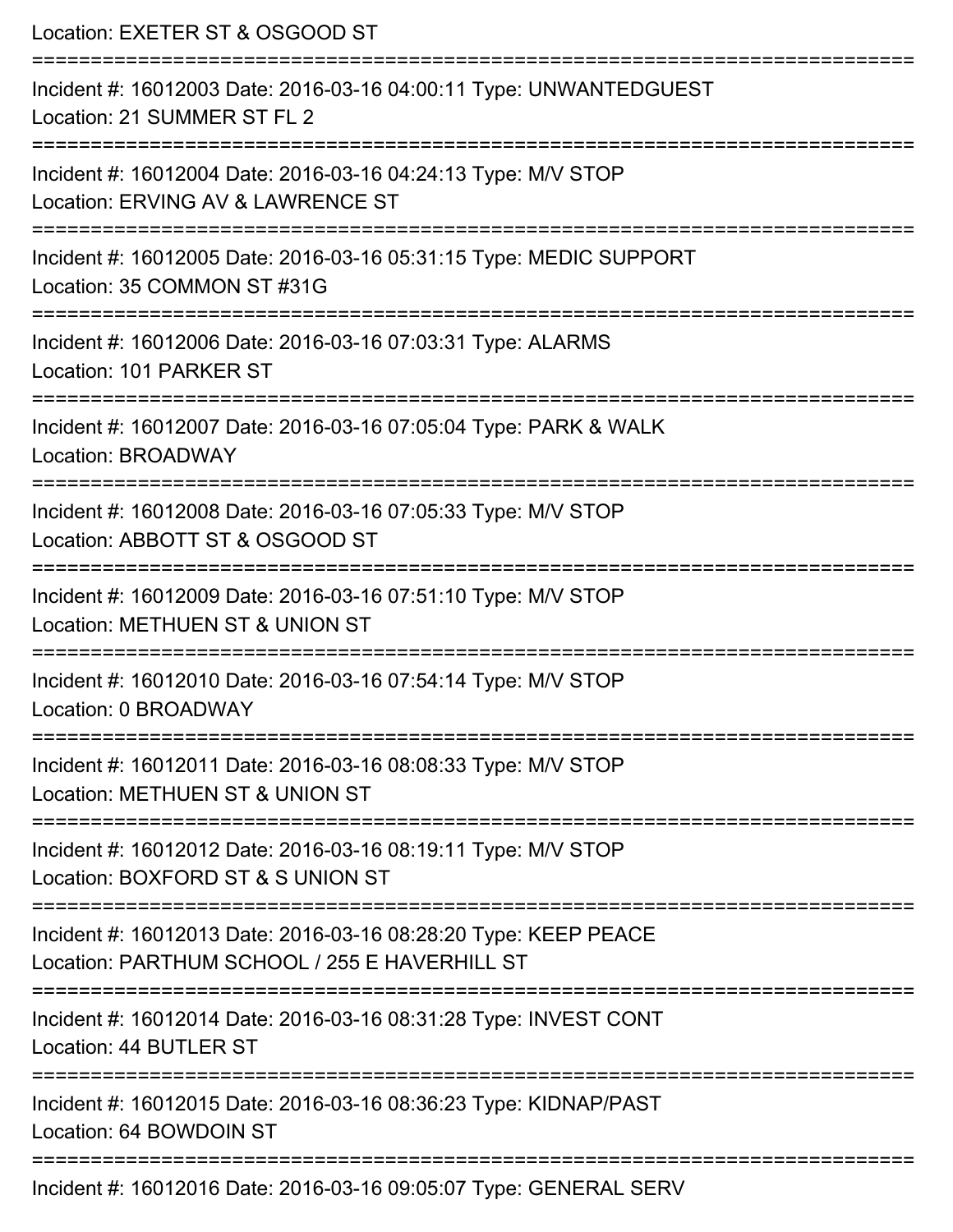| Incident #: 16012017 Date: 2016-03-16 09:11:33 Type: KEEP PEACE<br>Location: 42 CANTON ST FL 2ND                    |
|---------------------------------------------------------------------------------------------------------------------|
| Incident #: 16012018 Date: 2016-03-16 09:14:34 Type: AUTO ACC/NO PI<br>Location: BROADWAY & HAVERHILL ST            |
| Incident #: 16012020 Date: 2016-03-16 09:20:33 Type: MAL DAMAGE<br>Location: 651 ESSEX ST                           |
| Incident #: 16012019 Date: 2016-03-16 09:20:49 Type: DISTURBANCE<br>Location: 257 BROADWAY #6 FL 2ND                |
| Incident #: 16012021 Date: 2016-03-16 09:36:43 Type: TRESPASSING<br><b>Location: 45 FRANKLIN ST</b>                 |
| Incident #: 16012022 Date: 2016-03-16 10:05:32 Type: SUS PERS/MV<br>Location: LAWRENCE MEAT COMPANY / 264 LOWELL ST |
| Incident #: 16012023 Date: 2016-03-16 10:15:56 Type: M/V STOP<br>Location: OSGOOD ST & SALEM ST                     |
| Incident #: 16012024 Date: 2016-03-16 10:19:05 Type: M/V STOP<br>Location: OSGOOD ST & SALEM ST                     |
| Incident #: 16012025 Date: 2016-03-16 10:19:47 Type: MEDIC SUPPORT<br>Location: 78 INMAN ST FL 3RD                  |
| Incident #: 16012026 Date: 2016-03-16 10:21:50 Type: 209A/SERVE<br>Location: 48 UNION ST                            |
| Incident #: 16012027 Date: 2016-03-16 10:24:05 Type: 209A/SERVE<br>Location: 9 EXCHANGE ST                          |
| Incident #: 16012028 Date: 2016-03-16 10:27:58 Type: M/V STOP<br>Location: HAVERHILL ST & HILLSIDE AV               |
| Incident #: 16012029 Date: 2016-03-16 10:30:36 Type: M/V STOP<br>Location: MARKET ST & SHAWSHEEN CT                 |
| Incident #: 16012030 Date: 2016-03-16 10:32:16 Type: 209A/SERVE                                                     |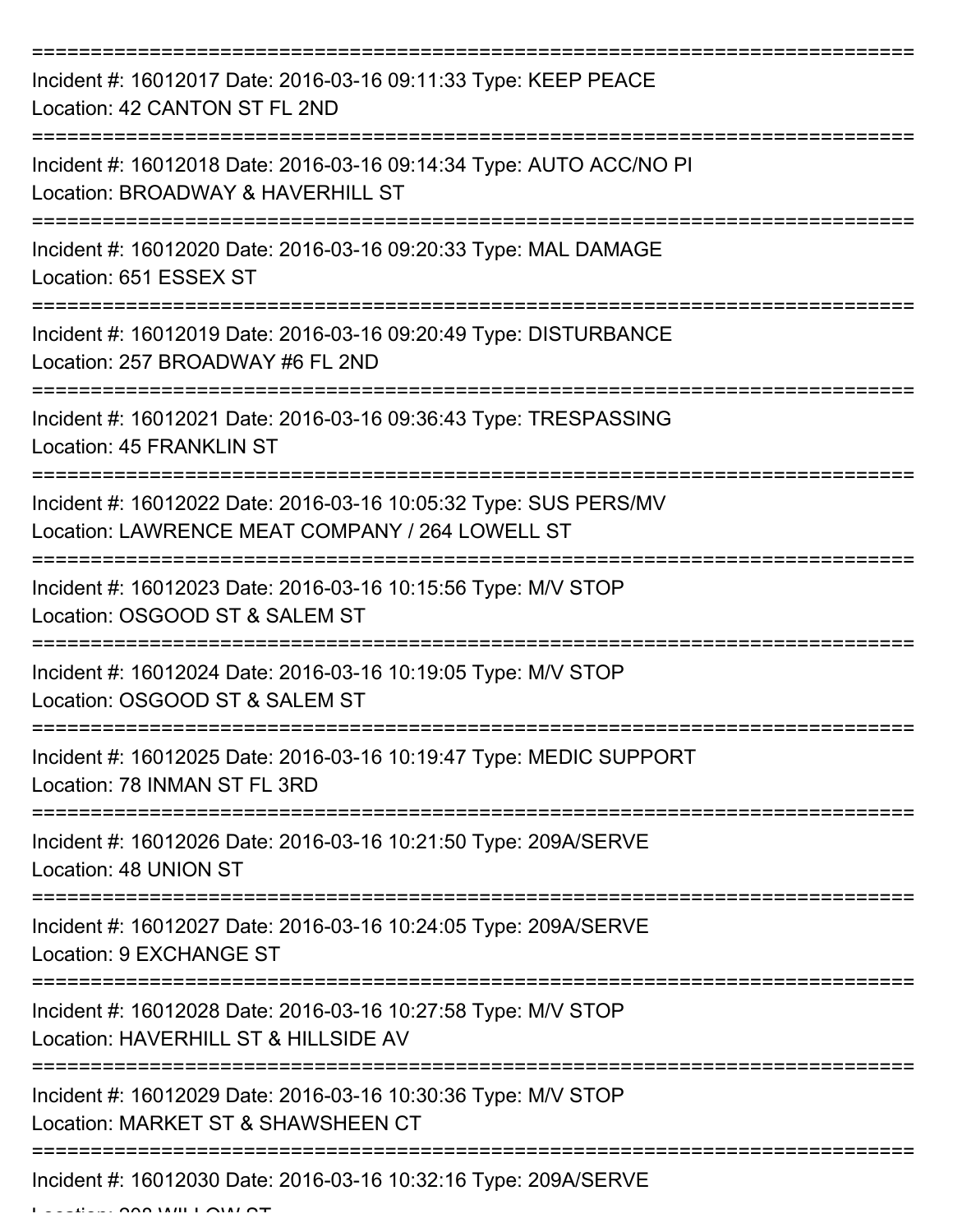| Incident #: 16012032 Date: 2016-03-16 10:41:17 Type: ALARMS<br>Location: 15 FLORAL ST                                 |
|-----------------------------------------------------------------------------------------------------------------------|
| Incident #: 16012031 Date: 2016-03-16 10:41:18 Type: COURT DOC SERVE<br>Location: 1 TREMONT ST                        |
| Incident #: 16012033 Date: 2016-03-16 10:43:08 Type: SUS PERS/MV<br>Location: 170 MAY ST<br>==================        |
| Incident #: 16012034 Date: 2016-03-16 10:44:57 Type: 209A/SERVE<br>Location: 301 HAVERHILL ST<br>==================== |
| Incident #: 16012035 Date: 2016-03-16 10:52:32 Type: LARCENY/PAST<br>Location: LAWRENCE HIGH SCHOOL / 71 N PARISH RD  |
| Incident #: 16012036 Date: 2016-03-16 11:05:57 Type: WARRANT SERVE<br>Location: BROADWAY & LOWELL ST                  |
| Incident #: 16012037 Date: 2016-03-16 11:19:20 Type: M/V STOP<br>Location: LAFAYETTE AV & S BROADWAY                  |
| Incident #: 16012038 Date: 2016-03-16 11:20:44 Type: 209A/SERVE<br>Location: 39 FALMOUTH ST                           |
| Incident #: 16012039 Date: 2016-03-16 11:31:17 Type: 209A/SERVE<br>Location: 11 THORNTON ST                           |
| Incident #: 16012040 Date: 2016-03-16 11:32:57 Type: M/V STOP<br>Location: LAFAYETTE AV & S BROADWAY                  |
| Incident #: 16012041 Date: 2016-03-16 11:38:35 Type: 209A/SERVE<br>Location: 107 OXFORD ST                            |
| Incident #: 16012042 Date: 2016-03-16 11:44:00 Type: M/V STOP<br>Location: CROSBY ST & S BROADWAY                     |
| Incident #: 16012043 Date: 2016-03-16 11:44:55 Type: CK WELL BEING<br>Location: LAWRENCE ST & STEARNS AV              |
| Incident #: 16012044 Date: 2016-03-16 11:54:28 Type: M/V STOP                                                         |

Location: CADVED CT & MEDDIMACK CT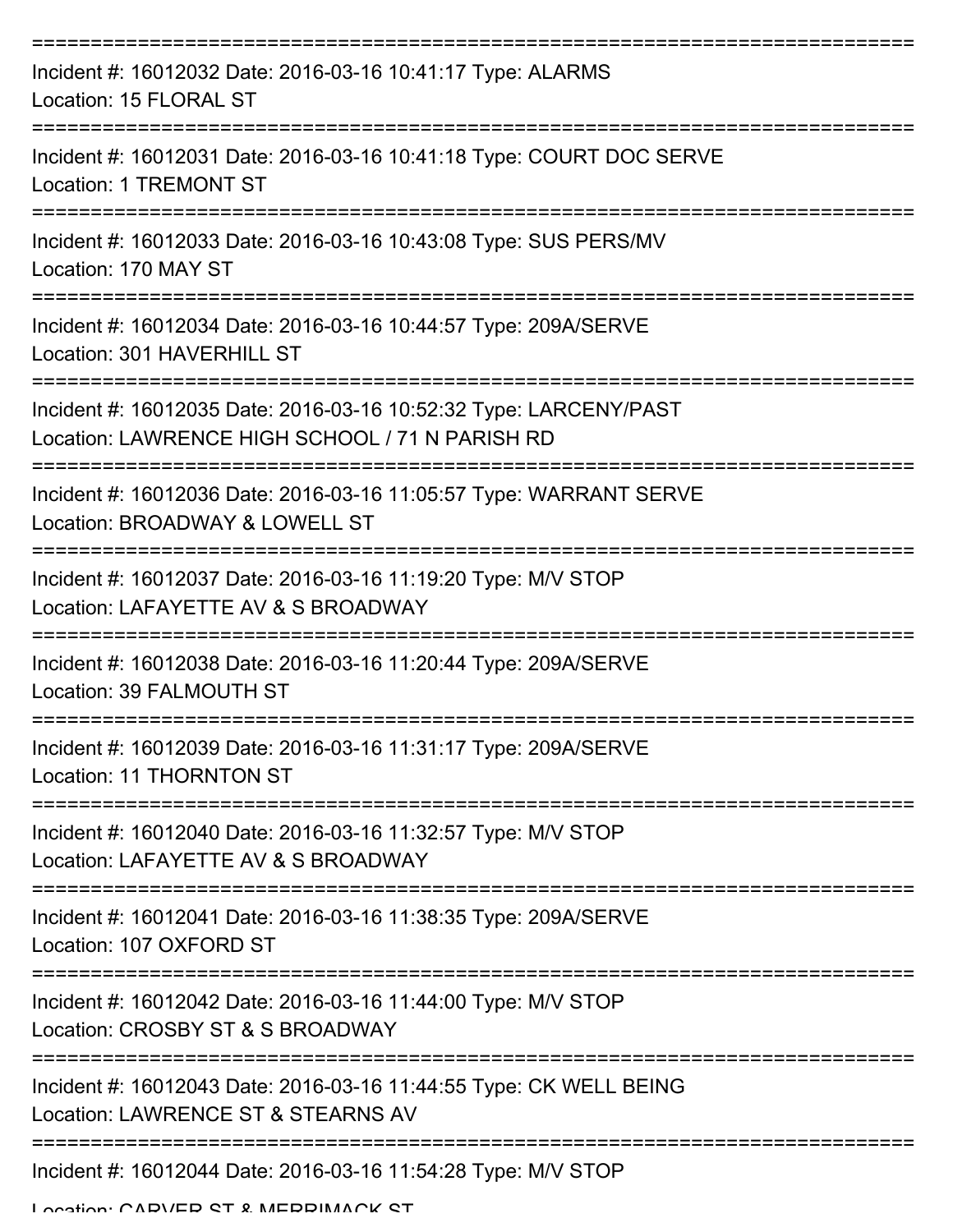| Incident #: 16012045 Date: 2016-03-16 11:55:05 Type: UNWANTEDGUEST<br>Location: 62 MELVIN ST #1116<br>-----------------------------  |
|--------------------------------------------------------------------------------------------------------------------------------------|
| Incident #: 16012046 Date: 2016-03-16 12:10:56 Type: WOMAN DOWN<br>Location: 100 S BROADWAY                                          |
| Incident #: 16012047 Date: 2016-03-16 12:35:06 Type: WOMAN DOWN<br>Location: 354 MERRIMACK ST                                        |
| Incident #: 16012048 Date: 2016-03-16 12:40:18 Type: M/V STOP<br>Location: 600 ESSEX ST                                              |
| ---------------------------------<br>Incident #: 16012049 Date: 2016-03-16 12:45:08 Type: M/V STOP<br>Location: BROADWAY & COMMON ST |
| Incident #: 16012050 Date: 2016-03-16 12:53:57 Type: M/V STOP<br>Location: CANAL ST & UNION ST                                       |
| Incident #: 16012051 Date: 2016-03-16 13:00:37 Type: M/V STOP<br>Location: BROADWAY & COMMON ST                                      |
| Incident #: 16012052 Date: 2016-03-16 13:01:29 Type: WARRANT SERVE<br>Location: BRADFORD ST & BROADWAY                               |
| Incident #: 16012053 Date: 2016-03-16 13:05:10 Type: SUS PERS/MV<br>Location: 205 BROADWAY                                           |
| Incident #: 16012054 Date: 2016-03-16 13:09:22 Type: DRUG OVERDOSE<br>Location: 717 HAVERHILL ST FL 1                                |
| Incident #: 16012055 Date: 2016-03-16 13:18:14 Type: SUS PERS/MV<br>Location: 265 LOWELL ST                                          |
| Incident #: 16012056 Date: 2016-03-16 13:22:17 Type: M/V STOP<br>Location: S BROADWAY & SHATTUCK ST                                  |
| Incident #: 16012057 Date: 2016-03-16 13:28:47 Type: AUTO ACC/NO PI<br>Location: 5 S UNION ST                                        |
| Incident #: 16012058 Date: 2016-03-16 13:29:31 Type: UNKNOWN PROB<br>Location: GILBERT & WEARE                                       |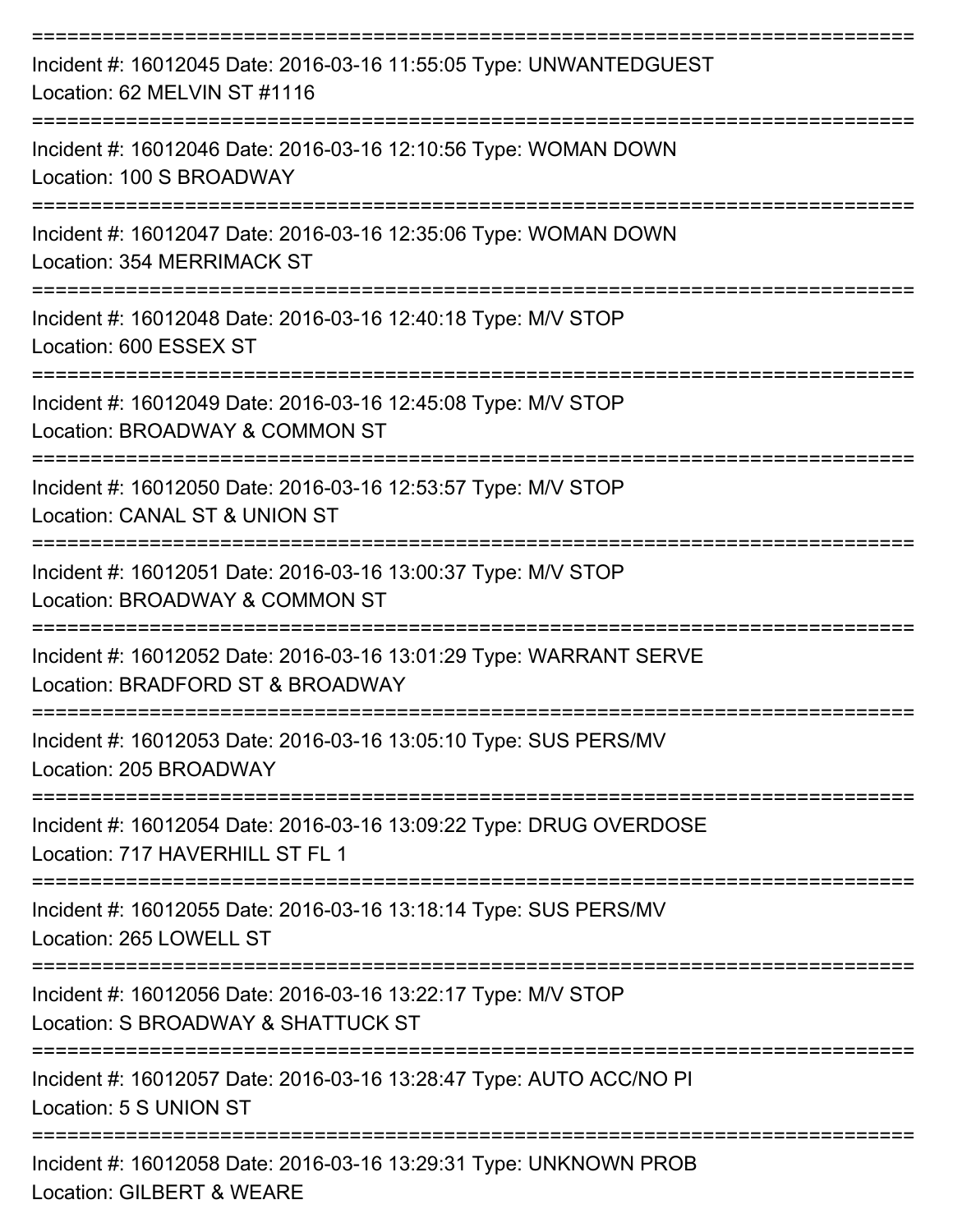| Incident #: 16012059 Date: 2016-03-16 13:49:30 Type: ASSIST FIRE<br>Location: 382 ELM ST #37                                         |
|--------------------------------------------------------------------------------------------------------------------------------------|
| Incident #: 16012060 Date: 2016-03-16 13:53:59 Type: ROBBERY PROG<br>Location: LAWRENCE ST & PARK ST                                 |
| Incident #: 16012061 Date: 2016-03-16 14:08:29 Type: AUTO ACC/NO PI<br>Location: SALEM & SOUTH BROADWAY<br>========================  |
| Incident #: 16012062 Date: 2016-03-16 14:12:40 Type: MEDIC SUPPORT<br>Location: 10 WINSLOW PL #3                                     |
| Incident #: 16012063 Date: 2016-03-16 14:21:25 Type: INVESTIGATION<br>Location: GUILMETTE SCHOOL / 80 BODWELL ST                     |
| Incident #: 16012064 Date: 2016-03-16 14:27:22 Type: INVESTIGATION<br>Location: LAWRENCE HIGH SCHOOL / 71 N PARISH RD                |
| Incident #: 16012065 Date: 2016-03-16 14:35:29 Type: INVESTIGATION<br>Location: BRUCE SCHOOL / 135 BUTLER ST<br>==================== |
| Incident #: 16012066 Date: 2016-03-16 14:50:33 Type: ASSSIT OTHER PD<br>Location: 80 CAMBRIDGE ST                                    |
| Incident #: 16012067 Date: 2016-03-16 15:05:48 Type: SUS PERS/MV<br>Location: 205 BROADWAY                                           |
| Incident #: 16012068 Date: 2016-03-16 15:08:05 Type: INVESTIGATION<br><b>Location: 1 TREMONT ST</b>                                  |
| Incident #: 16012069 Date: 2016-03-16 15:25:31 Type: WARRANT SERVE<br>Location: 144 S. UNION ST                                      |
| Incident #: 16012070 Date: 2016-03-16 15:32:40 Type: M/V STOP<br>Location: 225 ESSEX ST                                              |
| Incident #: 16012071 Date: 2016-03-16 15:41:43 Type: M/V STOP<br>Location: 264 ESSEX ST                                              |
| Incident #: 16012072 Date: 2016-03-16 15:42:15 Type: M/V STOP<br>Location: LAWRENCE PUBLIC LIBRARY / 51 LAWRENCE ST                  |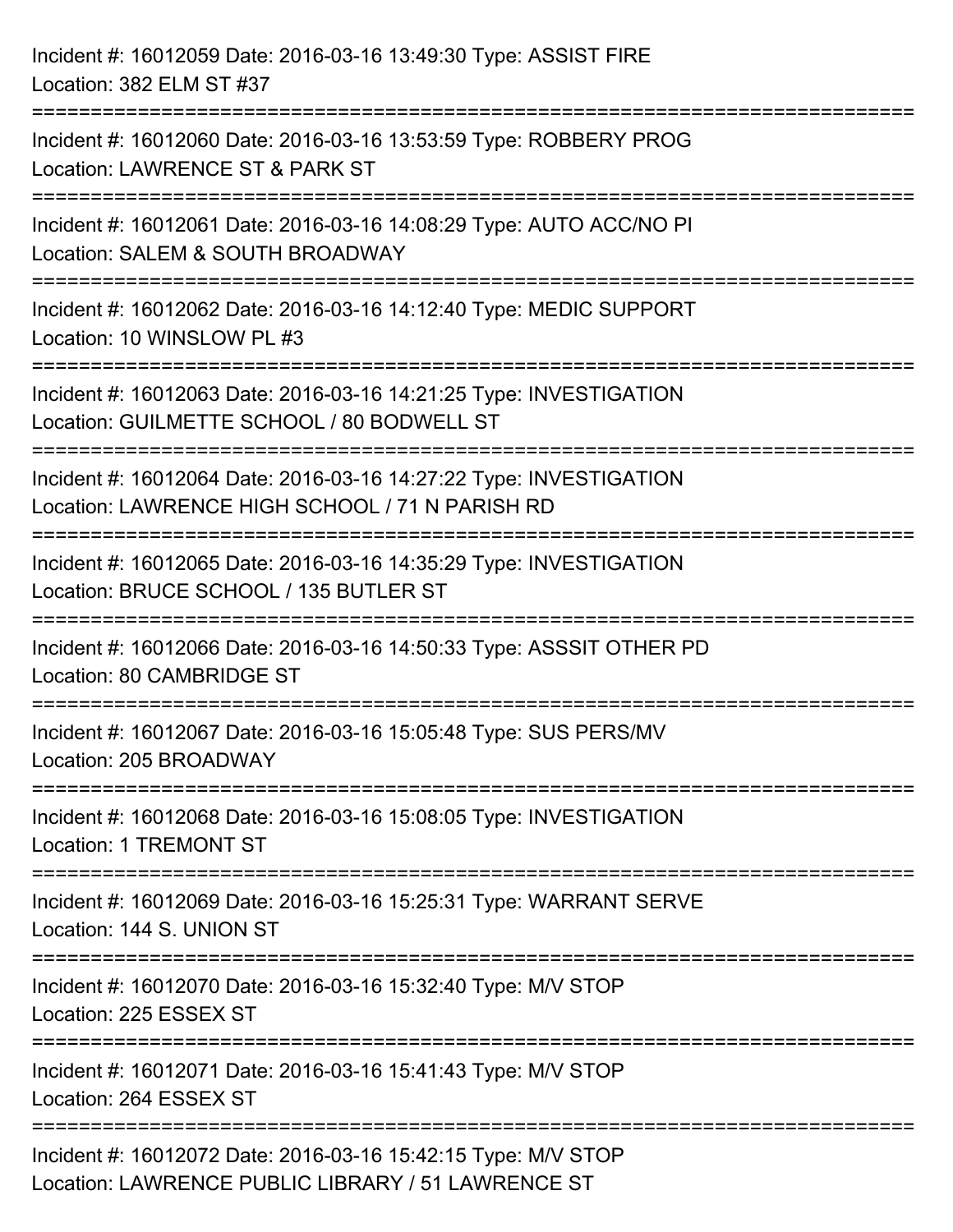| Incident #: 16012073 Date: 2016-03-16 15:51:57 Type: GENERAL SERV<br>Location: BOSTON ST & KING ST                             |
|--------------------------------------------------------------------------------------------------------------------------------|
| Incident #: 16012074 Date: 2016-03-16 16:16:41 Type: M/V STOP<br>Location: BELLEVUE ST & HAVERHILL ST                          |
| Incident #: 16012075 Date: 2016-03-16 16:21:56 Type: MEDIC SUPPORT<br>Location: CANAL ST & UNION ST<br>======================= |
| Incident #: 16012076 Date: 2016-03-16 16:23:15 Type: 911 HANG UP<br>Location: 439 S UNION ST                                   |
| Incident #: 16012077 Date: 2016-03-16 16:49:39 Type: LARCENY/PAST<br>Location: 32 MAGINNIS AV                                  |
| Incident #: 16012078 Date: 2016-03-16 16:54:18 Type: A&B PAST<br>Location: 60 AVON ST #1                                       |
| Incident #: 16012079 Date: 2016-03-16 17:03:14 Type: DISTURBANCE<br>Location: 135 BURKE ST                                     |
| Incident #: 16012080 Date: 2016-03-16 17:09:48 Type: VIO CITY ORD<br>Location: OREGON AV & RIVERSIDE DR                        |
| Incident #: 16012081 Date: 2016-03-16 17:16:19 Type: DISTURBANCE<br>Location: LAWRENCE GENERAL HOSPITAL / 1 GENERAL ST         |
| Incident #: 16012082 Date: 2016-03-16 17:16:32 Type: SUS PERS/MV<br>Location: 43 JACKSON ST                                    |
| Incident #: 16012083 Date: 2016-03-16 17:17:44 Type: FIRE<br>Location: 358 LOWELL ST                                           |
| Incident #: 16012084 Date: 2016-03-16 17:19:30 Type: AUTO ACC/NO PI<br>Location: BEVEL ST & HAVERHILL ST                       |
| Incident #: 16012085 Date: 2016-03-16 17:21:45 Type: ALARM/BURG<br>Location: 280 MERRIMACK ST FL 2-3                           |
| Incident #: 16012086 Date: 2016-03-16 17:48:16 Type: M/V STOP<br>Location: DARTMOUTH ST & HAVERHILL ST                         |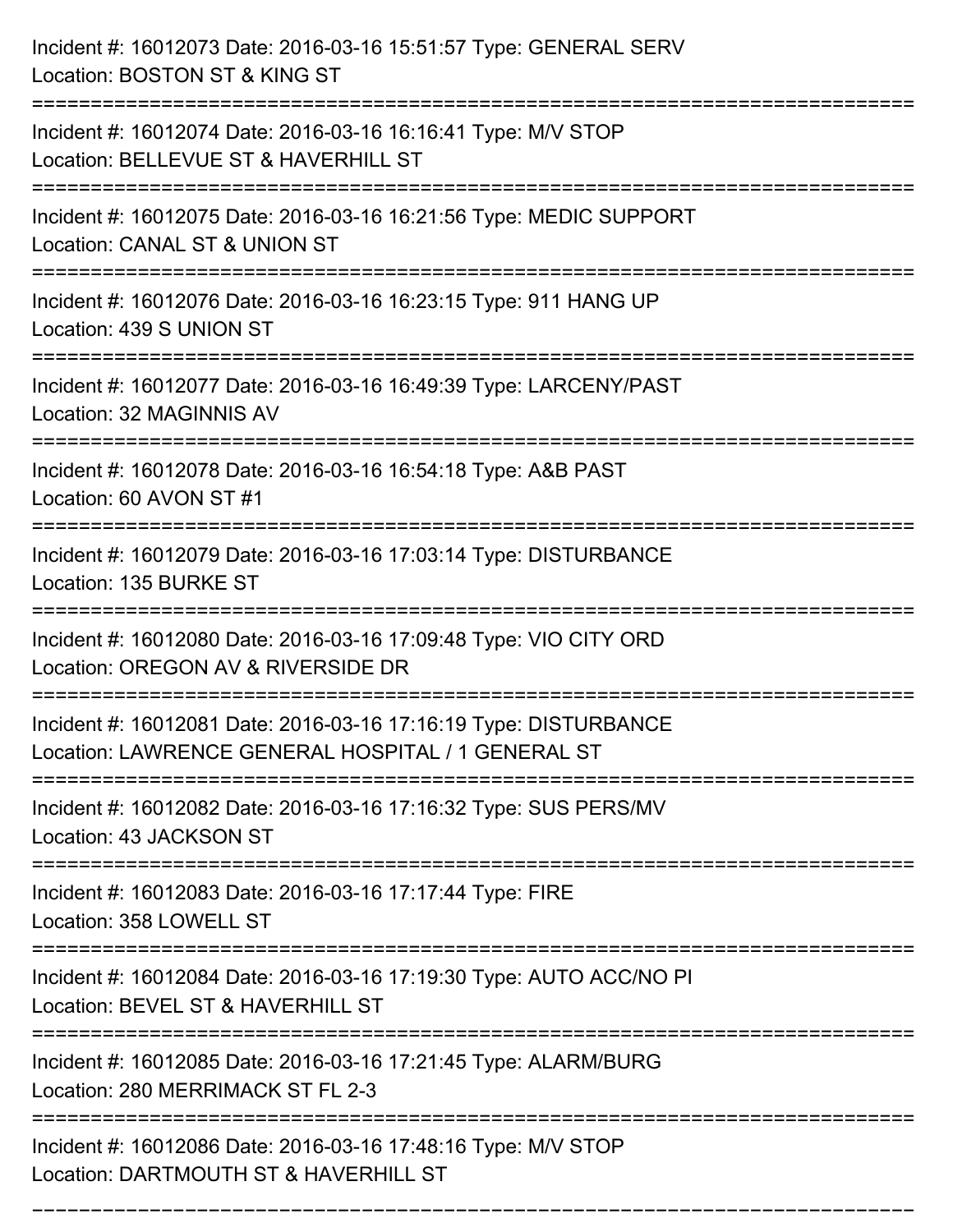| Location: NEW ENGLAND METHODIST CHURCH / 276 ESSEX ST<br>================================<br>:===================================<br>===================================<br>================ | Incident #: 16012087 Date: 2016-03-16 17:53:56 Type: NEIGHBOR PROB<br>Location: 82 KNOX ST FL 1        |
|----------------------------------------------------------------------------------------------------------------------------------------------------------------------------------------------|--------------------------------------------------------------------------------------------------------|
|                                                                                                                                                                                              | Incident #: 16012088 Date: 2016-03-16 18:05:33 Type: SUS PERS/MV<br>Location: ABBOTT ST & S UNION ST   |
|                                                                                                                                                                                              | Incident #: 16012089 Date: 2016-03-16 18:05:49 Type: DISTURBANCE<br>Location: 42 BRADFORD ST           |
|                                                                                                                                                                                              | Incident #: 16012090 Date: 2016-03-16 18:10:54 Type: ALARM/BURG                                        |
|                                                                                                                                                                                              | Incident #: 16012091 Date: 2016-03-16 18:35:39 Type: DOMESTIC/PROG<br>Location: 32 LAWRENCE ST #9      |
|                                                                                                                                                                                              | Incident #: 16012092 Date: 2016-03-16 19:00:10 Type: 911 HANG UP<br>Location: 170 BAILEY ST            |
|                                                                                                                                                                                              | Incident #: 16012093 Date: 2016-03-16 19:00:17 Type: ASSSIT AMBULANC<br>Location: 362 ESSEX ST #306    |
|                                                                                                                                                                                              | Incident #: 16012094 Date: 2016-03-16 19:01:42 Type: DISORDERLY<br>Location: ANDOVER ST & S UNION ST   |
|                                                                                                                                                                                              | Incident #: 16012095 Date: 2016-03-16 19:04:18 Type: DOMESTIC/PROG<br>Location: 32 LAWRENCE ST #9      |
|                                                                                                                                                                                              | Incident #: 16012096 Date: 2016-03-16 19:10:32 Type: THREATS<br>Location: 64 BOWDOIN ST                |
|                                                                                                                                                                                              | Incident #: 16012097 Date: 2016-03-16 19:13:02 Type: 911 HANG UP<br>Location: 26 HILLSIDE AV #1        |
|                                                                                                                                                                                              | Incident #: 16012098 Date: 2016-03-16 19:20:37 Type: NOTIFICATION<br>Location: 44 IRENE ST             |
|                                                                                                                                                                                              | Incident #: 16012099 Date: 2016-03-16 19:27:27 Type: M/V STOP<br>Location: 700 ESSEX ST                |
|                                                                                                                                                                                              | Incident #: 16012101 Date: 2016-03-16 19:31:28 Type: AUTO ACC/PED<br>Location: EXXON / 235 WINTHROP AV |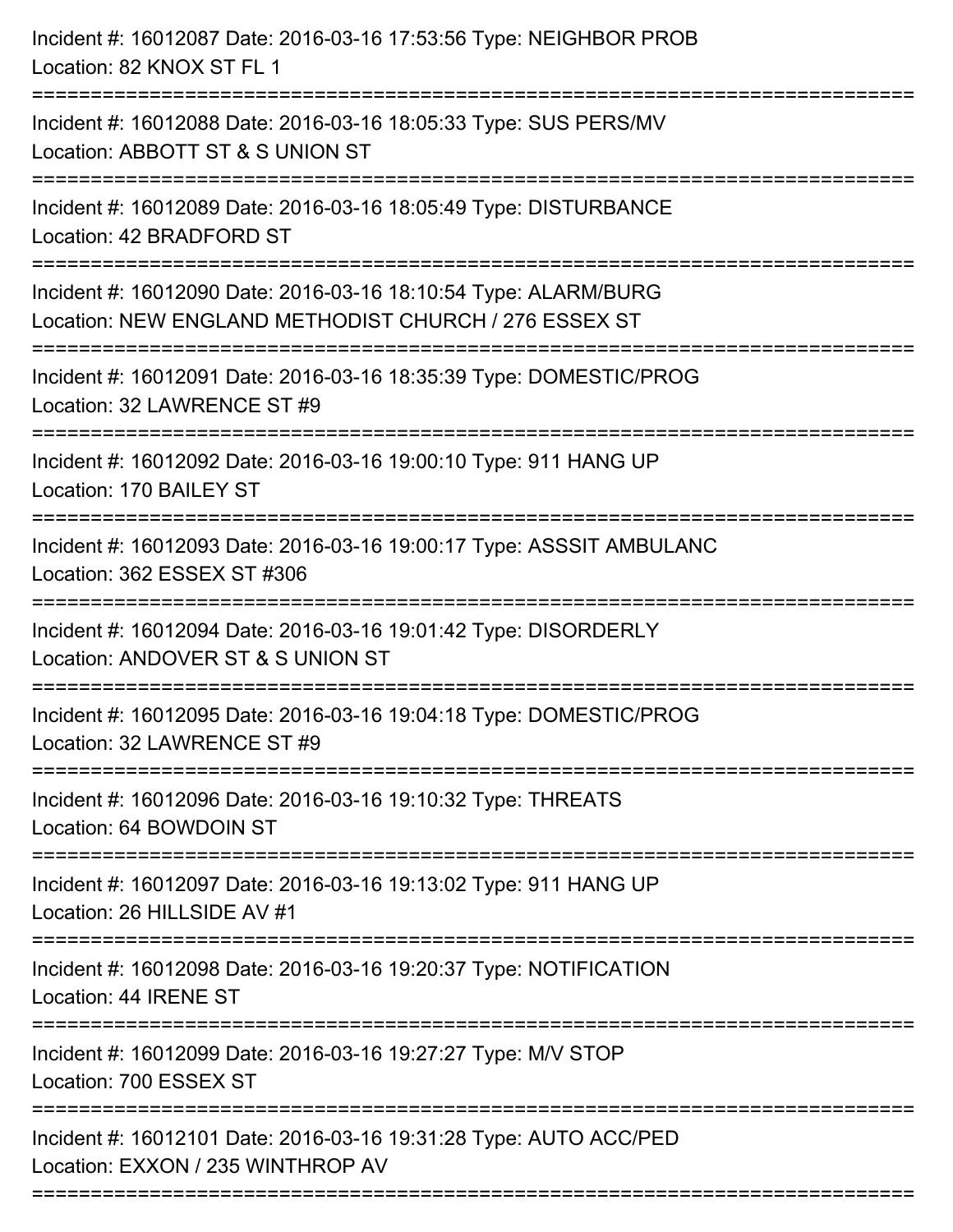Location: 700 ESSEX ST =========================================================================== Incident #: 16012102 Date: 2016-03-16 19:35:05 Type: M/V STOP Location: 700 ESSEX ST =========================================================================== Incident #: 16012103 Date: 2016-03-16 19:42:55 Type: BUILDING FIRE Location: CASA NUEVA VIDA / 59 JACKSON ST #1 FL 1 =========================================================================== Incident #: 16012104 Date: 2016-03-16 19:49:32 Type: HARASSMENT Location: BROADWAY & WATER ST =========================================================================== Incident #: 16012105 Date: 2016-03-16 19:56:52 Type: UNWANTEDGUEST Location: 26 HILLSIDE AV #1 FL 1 =========================================================================== Incident #: 16012106 Date: 2016-03-16 20:08:22 Type: M/V STOP Location: DENNYS / 160 WINTHROP AV =========================================================================== Incident #: 16012107 Date: 2016-03-16 20:24:46 Type: UNWANTEDGUEST Location: 105 BOWDOIN ST FL 1 =========================================================================== Incident #: 16012108 Date: 2016-03-16 20:25:22 Type: M/V STOP Location: LOWELL ST & MARGIN ST =========================================================================== Incident #: 16012109 Date: 2016-03-16 20:27:57 Type: M/V STOP Location: FRANKLIN ST & LOWELL ST =========================================================================== Incident #: 16012110 Date: 2016-03-16 20:36:40 Type: DOMESTIC/PROG Location: 107 MARBLE AV =========================================================================== Incident #: 16012111 Date: 2016-03-16 20:43:54 Type: M/V STOP Location: 50 HANCOCK ST =========================================================================== Incident #: 16012112 Date: 2016-03-16 20:46:15 Type: UNWANTEDGUEST Location: CAP / 7 BROADWAY =========================================================================== Incident #: 16012113 Date: 2016-03-16 21:11:11 Type: M/V STOP Location: ANDOVER ST & S BROADWAY =========================================================================== Incident #: 16012114 Date: 2016-03-16 21:17:11 Type: M/V STOP

Location: JEFFERSON ST & S BOWDOIN ST

===========================================================================

Incident #: 16012115 Date: 2016 03 16 21:19:56 Type: DISTURBANCE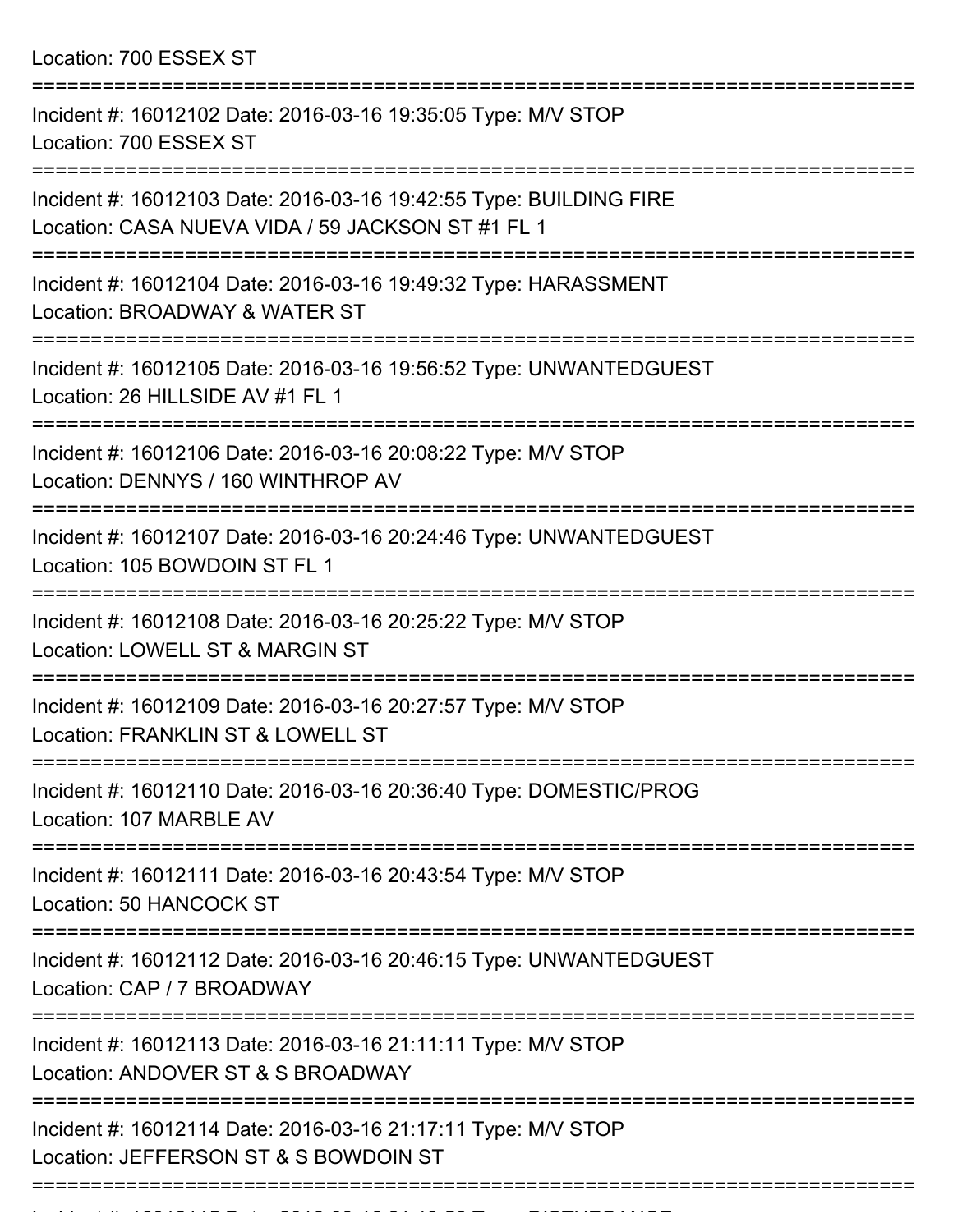Location: WENDY'S / 99 WINTHROP AV

| Incident #: 16012116 Date: 2016-03-16 21:20:44 Type: ALARM/BURG<br>Location: ALYMANY AUTO REPAIR / 27 KNOX ST    |
|------------------------------------------------------------------------------------------------------------------|
| Incident #: 16012117 Date: 2016-03-16 21:39:46 Type: M/V STOP<br>Location: CROSS ST & HOLLY ST                   |
| Incident #: 16012118 Date: 2016-03-16 21:41:20 Type: 209A/VIOLATION<br>Location: 63 WARWICK ST                   |
| Incident #: 16012119 Date: 2016-03-16 22:16:22 Type: DISTURBANCE<br>Location: 48 UNION ST FL 2                   |
| Incident #: 16012120 Date: 2016-03-16 22:21:09 Type: ALARM/BURG<br>Location: MENDEZ FLOWERLOONS / 152 BROADWAY   |
| Incident #: 16012121 Date: 2016-03-16 22:41:35 Type: NOISE ORD<br>Location: 19 LEONARD AV                        |
| Incident #: 16012122 Date: 2016-03-16 22:51:42 Type: UNWANTEDGUEST<br>Location: 66 HAMPSHIRE ST #3               |
| Incident #: 16012123 Date: 2016-03-16 22:57:53 Type: ALARM/BURG<br>Location: ARLINGTON SCHOOL / 150 ARLINGTON ST |
| Incident #: 16012124 Date: 2016-03-16 22:58:13 Type: DISTURBANCE<br>Location: 11 TYLER ST FL 1                   |
| Incident #: 16012125 Date: 2016-03-16 23:02:55 Type: AUTO ACC/NO PI<br>Location: ARLINGTON ST & BROADWAY         |
| Incident #: 16012126 Date: 2016-03-16 23:05:50 Type: M/V STOP<br>Location: 600 ESSEX ST                          |
| Incident #: 16012127 Date: 2016-03-16 23:18:25 Type: UNWANTEDGUEST<br>Location: 81 TREMONT ST FL 2               |
| Incident #: 16012128 Date: 2016-03-16 23:34:20 Type: M/V STOP<br>Location: CENTRE ST & SPRUCE ST                 |
|                                                                                                                  |